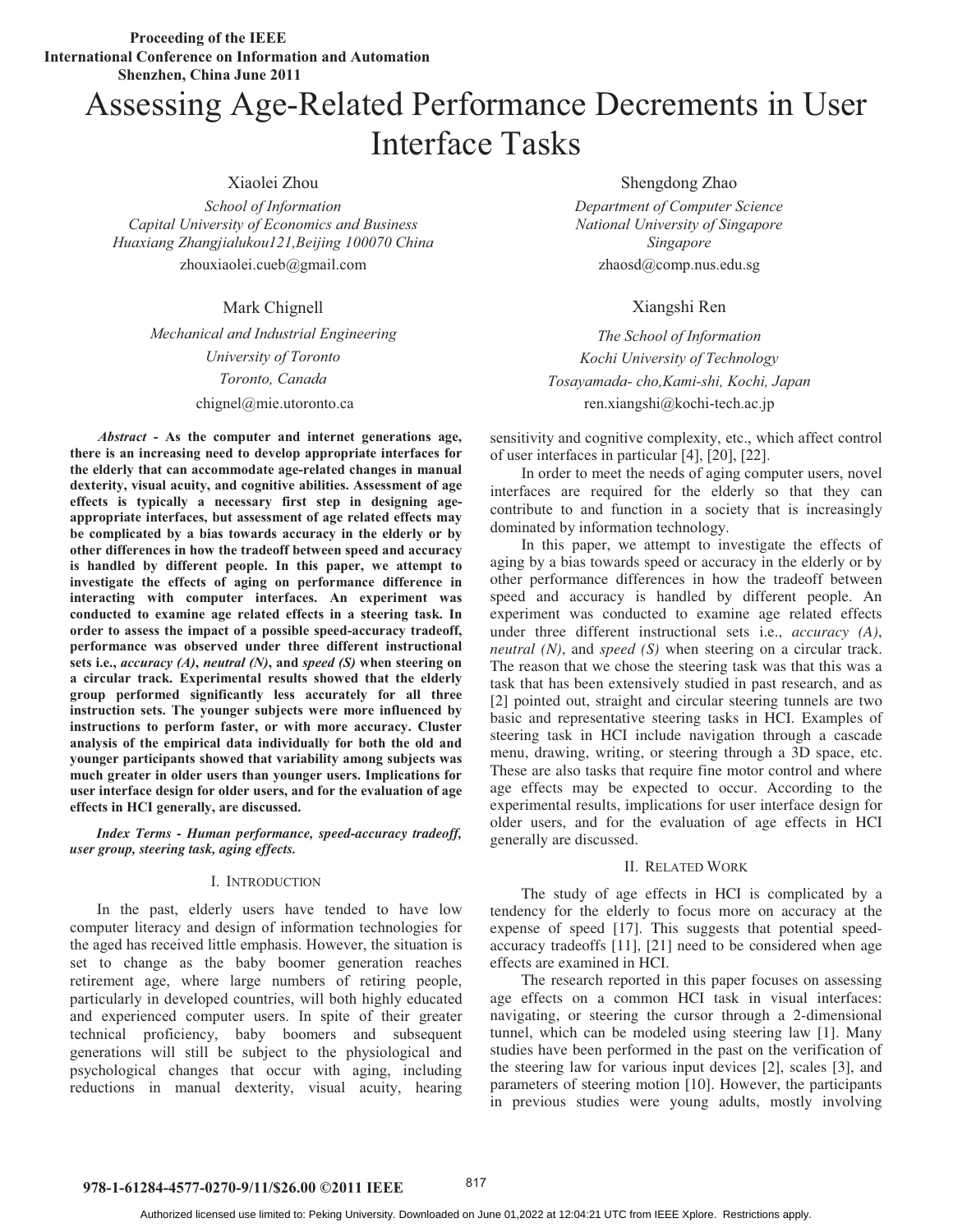students from universities. The present study sought to address this deficiency in the literature by providing findings on the effect of aging on the steering task, while also serving as a case study of how to examine the impact of speed-accuracy tradeoffs in HCI evaluations.

Aging effects have been examined in other HCI tasks. For instance, it has been reported that older users position the cursor much more slowly than younger users and have great difficulty making targeted movements to small targets [19]. Novel interaction techniques have been proposed (e.g., use of proxy targets [9], area cursors and sticky icons [19]) to overcome this difficulty and improving the accessibility of user interface or web usability for older people. Other recommended changes to user interfaces involve changes to content aspects such as font type and size for enhanced legibility [5]. Moffatt et al. [12], [13], [14] conducted a controlled laboratory experiment to examine target acquisition difficulties across the lifespan (younger, pre-old, and old people) during two tasks: multi-dimension tapping and menu selection, and attempted to address these difficulties by using appropriate interactive techniques for older people. In addition, adaptive interface for older people or motor impaired person [6], [7], and systematic theory framework research for web design or user interface design [20] were also investigated. However, research investigating age related effects in steering tasks that also considers the possible impact of age-related differences in the speed accuracy tradeoff has yet to be carried out. The following experiment was designed to address that deficiency.

# III. EXPERIMENT

#### *A. Speed and Accuracy*

 In steering tasks, speed is typically represented by the time spent to accomplish a task, or movement time (*MT*). Accuracy may be measured as the standard deviation of sampled points in a trajectory made by a user, or by the number of points that are outside the specified area be steered within. We used both measurements for accuracy in this research. In this paper, the effect of three different instructional sets on performance in the circular steering tasks is contrasted for younger vs. older users. The following instructional sets were used: accuracy emphasis (*A*) where users were asked to focus on accuracy only; neutral (*N*) where users were asked to focus on both speed and accuracy; speed emphasis (*S*) where users were asked to focus on speed only.

#### *B. Participants*

12 younger participants (3 females and 9 males; 20 to 27 years old, mean age 21.3; all right-handed), and 12 older participants (4 females and 8 males, 61 to 72 years old, mean age 65.8; all right-handed) were recruited to participate in this experiment. The younger people were students, and the older people were educated (two graduated from college, and others from middle school) and from a "Older People's Center". The older people investigated in this paper are healthy older people, who don't appear disabled, but their functionality, needs and wants are different from those they had when they were younger [8].

#### *C. Apparatus*

The experiment was conducted on an IBM ThinkPad X41 Tablet PC running Microsoft Windows XP tablet edition, using a stylus as input. The screen size was 12.1 inches (1024×768 pixels resolution). The experimental software was developed in Java 6.0.

#### *D. Task*

Fig. 1 illustrates the experimental task for both user groups. Users were asked to perform steering tasks in a circular tunnel from the start line to the end line. *R* was the radius of the circular tunnel and *W* was its width. The movement amplitude *A* was equal to the circle circumference 2π*R*.



#### Fig. 1 Circle tunnel steering.

# *E. Design*

The experiment used a mixed design. User group was the only between-subject factor with two levels (young vs. old). The three within-subject factors were: Amplitude (300, 600, 800 pixels), Width (20, 30, 40, 50, and 60 pixels), and Instructional set (*A*, *N*, and *S*, as defined above). The direction of the circular steering task was clockwise. Similar designs were used previously [2], [3].

Each subject repeated the experiment three times with the different instructional sets, i.e., *A*, *N*, and *S*. Instructions corresponding to each instructional set were given by the experimenter before each experiment.

The order of the three instructional sets, *A*, *N*, *S*, was balanced using a Latin square. The order of the 15 amplitude and width combinations was presented in random order to the participants within each instructional set. Each subject performed 3 strokes for each Amplitude/Width combination within each instructional set of the circular steering tasks. Subjects completed the experiment in one session of about 30 minutes. In summary, the experiment design involved 24 subjects x 3 (tunnel amplitudes)  $\times$  5 (tunnel widths)  $\times$  3  $(\text{strokes}) \times 3$  (instructional sets) = 3240 for the total number of trials.

#### *F. Procedure*

Warm-up trials were performed before each instructional set was used for the first time by each subject, leading to three sets of warm-up trials.

For each trial, subjects were instructed to trace a circular path from the start line to the end line in one clockwise motion. The trajectory of the stylus' movement was displayed in real time as feedback to users. The color of the trajectory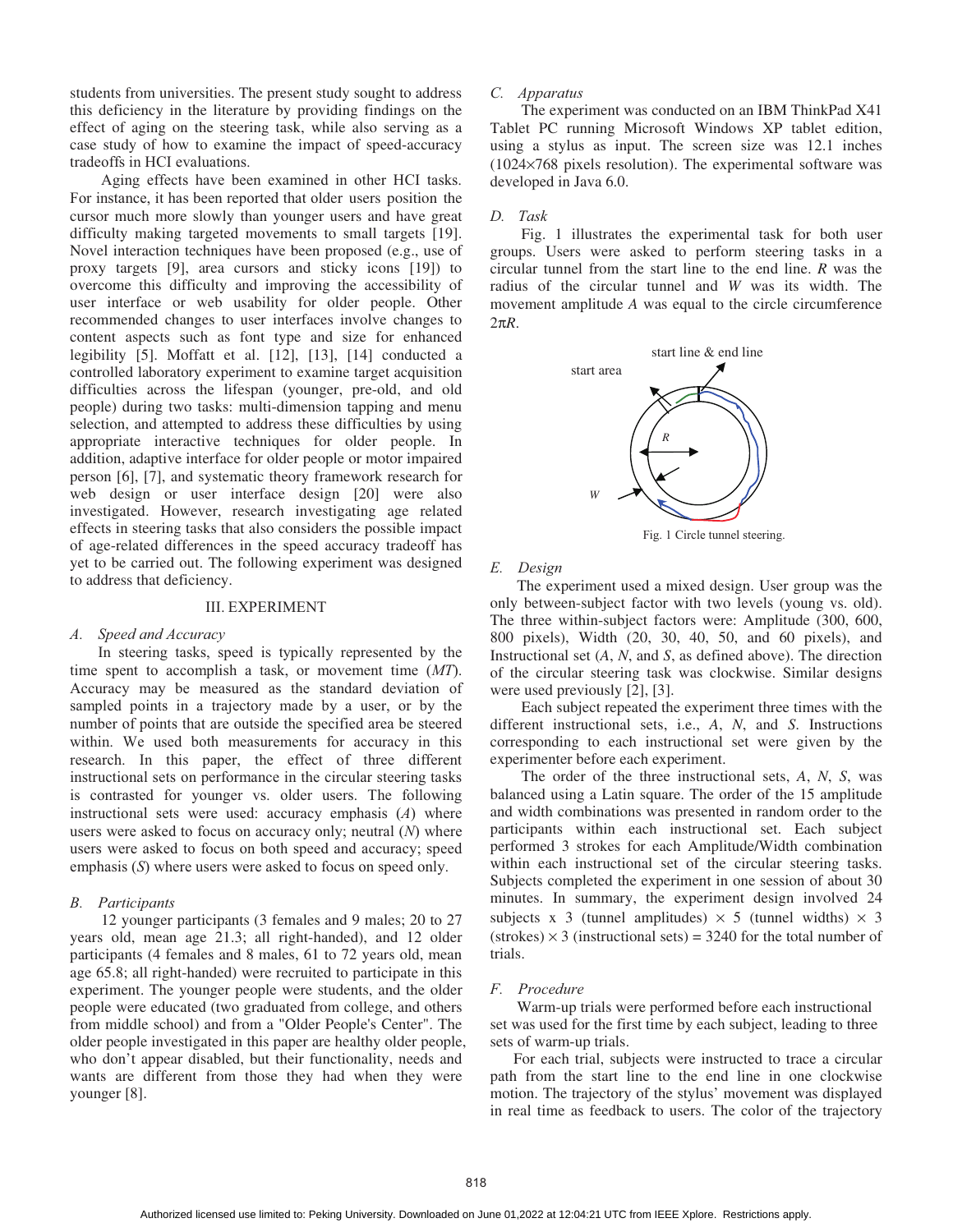was green if the stylus was inside the start area and had not entered the tunnel, blue if the movement of the stylus had crossed the start line and was inside the tunnel, and red if the stylus moved outside the path boundaries. Users completed the entire circle by passing the stylus across the end line from left to right, after which the tunnel disappeared. During this task, the tip of the stylus was required to stay in contact with the touchscreen. The same trial was repeated if the pen lifted off the touchscreen surface during this process.

# *G. Measurements*

The position of the stylus was sampled every 10 milliseconds for each trial. The movement time (*MT*) required for users to trace the entire circle, from beginning to end, along with standard deviation (*SD*) of the distances from the center of the circular tunnel to the sampled points in pixel units, and the out of path movement (*OPM*), measured as the percentage of sample points outside the tunnel border were measured.

# IV. RESULTS

Since the focus of this study was on the speed-accuracy tradeoff, the effects of amplitude and width are not reported below. The main effect of instruction set (as expected) was significant on movement time, *SD*, and *OPM* (*p*<0.001 in all the three cases), demonstrating that the subjects changed their performance in response to the instructions provided to them. In the following subsections the results of more detailed analysis will be reported.

### *A. Movement Time (MT)*

ANOVA analysis showed a significant interaction effect of age group and instruction set on movement times (F(1.25, 44)=4.43,  $p < 0.05$ <sup>1</sup>, but no main effect of age group ( $p > 0.05$ ). As can be seen in Fig. 2, while movement times vary with instructional set for both age groups, the change is more dramatic for the younger group.



Fig. 2. Mean MT in instruction set A, N, and S for both older and younger user groups (with standard error bars).

#### *B. Standard Deviation* (*SD*)

-

ANOVA analysis showed no significant interaction between instruction set and age group on  $SD$  ( $F<1$ ), but there was a significant main effect of Age group on *SD*  $(F(1,22)=4.94, p<0.05)$ . On average the younger group was more accurate for all three of the instructional sets (Fig.3).



Fig. 3. Mean SD in instruction set A, N, and S for both older and younger user groups (with standard error bars).

# *C. Out of Path Movement* (*OPM*)

ANOVA analysis showed no significant effect on *OPM* is found for user group (*p >*0.05). Mean *OPMs* for older and younger groups were 3.3% and 2.0% respectively. No significant interaction effect between instructional set and user group was observed (*p >*0*.*05). These showed that both older and younger users' behaviours could equivalently follow the requirement (tunnel width) the task set. A significant interaction between instructional set and *W* was observed on *OPM* (*F*(8, 136) = 49.79, *p <*0*.*01) (Fig. 4). The effect of *W* on *OPM* is larger in condition S (when speed is the only concern) than that in condition *A* and *N.*



Fig. 4. *OPM* vs. *W*(Width) for instructional sets A, N and S – with older and younger user groups averaged

# *D. Cluster Analysis of Individual Differences*

Individual differences are known to increase with age [16]. Here we investigated the individual difference for both older and younger people by the cluster analysis.

We found that the older group were overall less accurate in terms of the *SD* measure, and were also less responsive to instructional set. In order to better understand the nature of these effects, cluster analysis was carried out to determine the

<sup>1</sup> Note that non-integer values for degrees of freedom indicate that the sphericity assumption was violated and that the Huyn-Feldt adjustment to the effect degrees of freedom was used, as is recommended practice in such cases.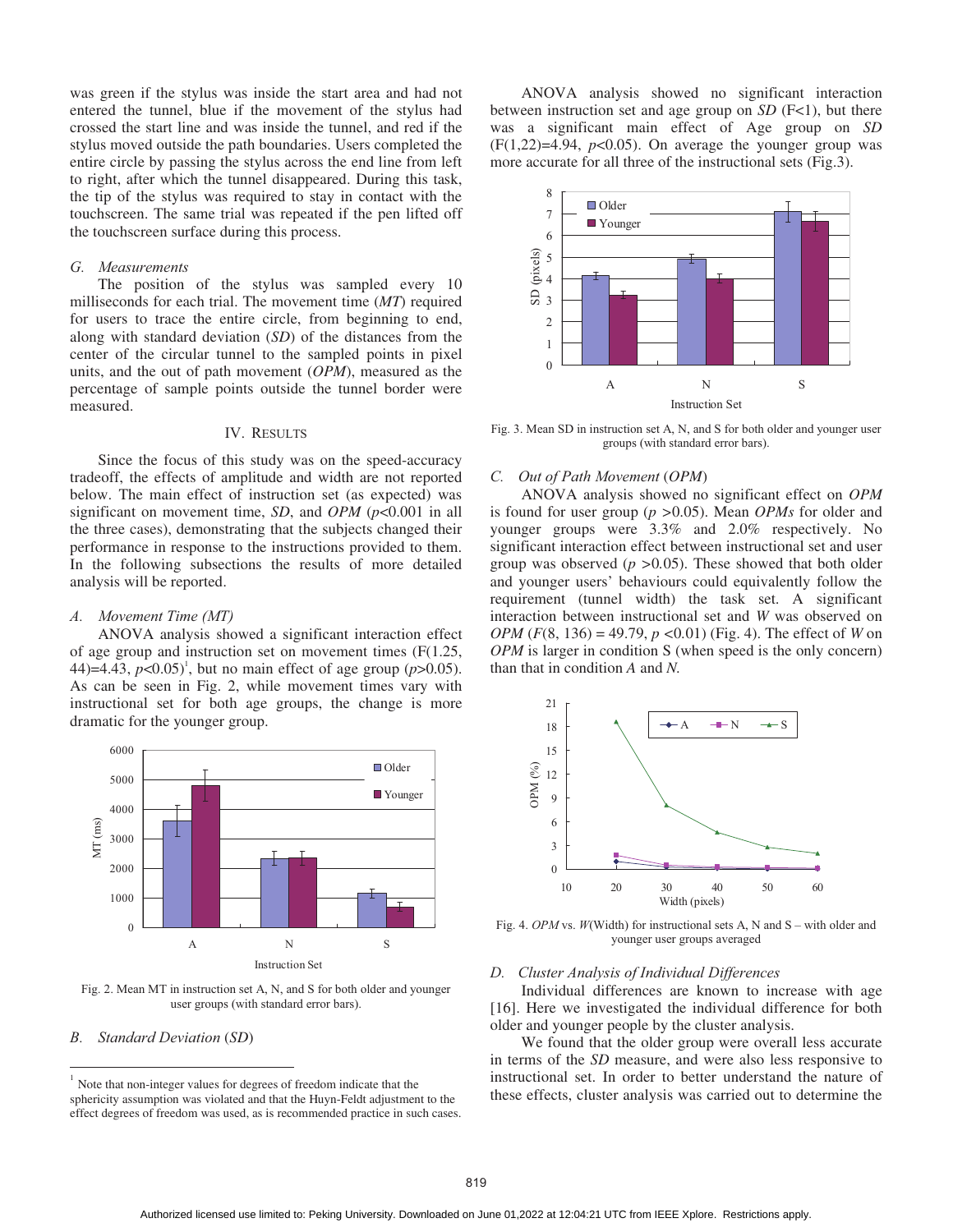extent to which individual differences occurred within the two age groups, and how strongly such differences might have affected the results obtained.

Since there was both a strong age effect and a strong instruction set effect on accuracy, cluster analysis was carried out to examine how individual differences may have mediated the observed relationships between age, instruction set, and accuracy.

The average accuracies in terms of pixel *SD* were calculated across all combinations of the 24 participants and the three instructional sets. The accuracies were then converted into z-score units with the normalization being carried out for the data pooled across all instructional sets and participants. K-means analysis clustering was then carried out, with two, three, and four cluster solutions being examined. The four cluster solution was chosen for further study based on its interpretability.



Fig. 5. Cluster centre values for z-score of SD across the four clusters (clusters one through four in left to right order).

Accuracy values across the three instruction sets are shown for each of the clusters in Fig. 5. Members of cluster 1 consisted of three older people and one younger people. They displayed very little change in accuracy in response to instruction set (with accuracy remaining within one half standard deviation of the experiment average across all three instruction sets). Cluster 4 contained only older (five) people. The people in this cluster were generally less accurate, and particularly so in the speeded instruction set (with average *SD* in this case being over two standard deviations above the average for the experiment). Eight of the nine people in clusters 1 and 4 were older people. In contrast, six of the eight people in cluster 2 were younger, and five of the seven people in cluster 3 were younger. Clusters 2 and 3 both had high accuracy when instructed to be accurate and a fairly good level of accuracy in the neutral condition, but they differed in that cluster 3 subjects retained an accuracy level close to the experimental average, whereas *SD* increased to almost 1.5 standard deviation units above the average for cluster 2 subjects.

The clusters described above were identified based on the accuracy data, could they also predict differences in movement time across the different instruction sets?

This question was addressed by turning the four clusters into four levels of a corresponding "Cluster" pseudo factor and again running mixed ANOVA, but this time using the Cluster factor in place of the age group factor. There was a significant

interaction between cluster and instruction set on movement time (F(4.78, 40)=4.135, *p*<0.01).

It can be seen in Fig. 6 that the an increasing instruction set for accuracy slowed movement times down in all four clusters, but that this effect was more pronounced for the "younger" clusters, i.e., clusters 2 and 3. By comparing Fig. 5 and 6 it can also be seen that subjects in cluster 2 responded more aggressively to the instructions, slowing down more in the accurate condition (but with no benefit to accuracy as compared with that obtained in cluster 3) and speeding up more in the speeded condition (but at a relatively high cost to accuracy). Similarly it can be seen for the "older clusters (1 and 4)" that the fast movement times achieved in cluster 4 came at the expense of a substantial loss of accuracy.



Fig. 6. The effect of instruction set on average movement time across the four clusters.

# *E. Discussion*

In general the more accurately a task is performed, the longer it takes and vice versa, with a characteristic s-shaped curve often being observed [15]. The relationship between *SD* and *MT* was fitted as a power function separately for both older and younger groups. As indicated by the power curve goodness of fits shown in Fig. 7, there was a more consistent speed-accuracy relationship for the younger subjects  $(R^2 =$ 0.861 vs. 0.699 for the older subjects). The effect of instruction set can be seen vividly in Fig. 7, where the triangles (speeded set) tend to be above and to the left of the squares (neutral) which in turn tend to be above and to the left of the circles (accurate set). It can also be seen that the speedaccuracy tradeoff is more strongly defined for the younger subjects.

Individual differences tend to increase with age [16]. We found that the older group were overall less accurate in terms of the *SD* measure, and were also less responsive to instructional set. When analyzing the data individually for both the old and younger participants, we found that variability among subjects was much greater in older users than younger users. Using cluster analysis based on *SD* over the three different instruction sets, we found that four of the elderly group showed a pattern of performance that was characteristic of the younger group, whilst only one of the younger group exhibited "older" performance.

The overall results showed that aging significantly diminishes performance on the steering task in terms of accuracy but not movement time. However, the speed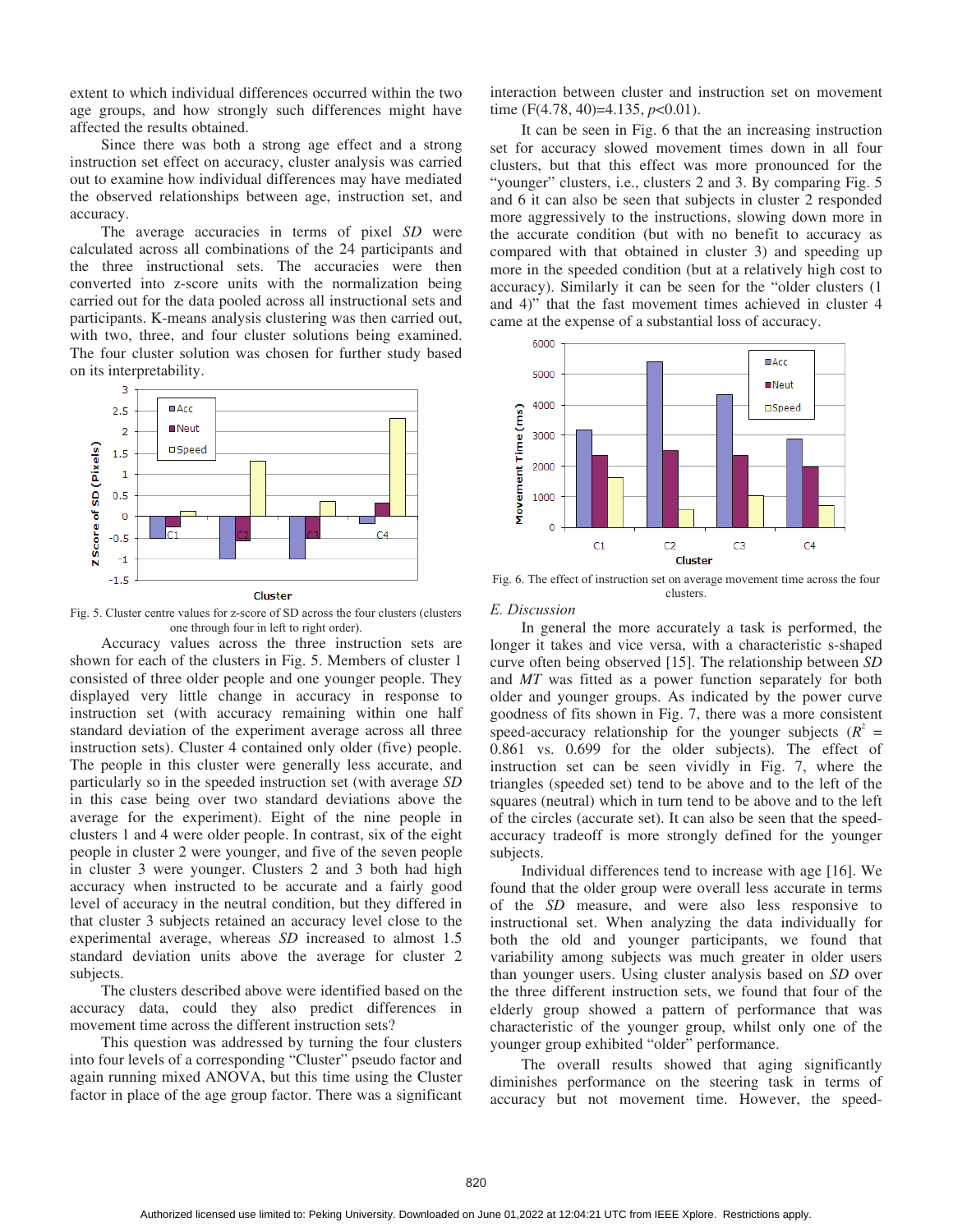accuracy tradeoff induced by differences in instruction set was much stronger for the younger subjects.



(b )Younger user group

Fig. 7. Changes in speed (*MT*) and accuracy (*SD*) - for (a) older user group and (b) younger user group. Points corresponding to different instruction sets are labeled with differed shapes.

#### V. IMPLICATIONS FOR INTERFACE DESIGN

While older users tend to have accuracy bias, in this study older users produced larger *SD* (greater deviation from the centre of the tunnel) than did younger users. In the user interface design for older users, one obvious strategy for dealing with this age effect would be to use larger tunnel size or target size.

It is generally more difficult for older users to perform a trajectory tracing task. In our experiment we observed that slow but precise movement of the stylus required firm but stable grasp of the stylus, which was difficult for older users' due to hand tremor. Fast movement of the stylus required good hand dexterity, which was also difficult for older users.

The older subjects showed less variability in movement time in spite of the instruction set. When older users did attempt to speed up a lot, there was a disastrous loss of accuracy. The inability of at least some of the older subjects to perform both fast and accurately may be partly due to the effects of reduced hand dexterity.

Recently, there has been considerable interest in gesturebased interfaces for pen-based computing. Many of these interfaces designed for efficient performance, especially by expert users. However, our results suggest that the utility of an interaction technique may be influenced by age. Many innovative techniques are currently tested only with younger users and age effects are ignored. Since gestural interfaces often rely on steering tasks of one sort or another, the differences found in our results indicate that some of the advantages exhibited by these interfaces in a younger user group may not apply to older users. Empirical studies are needed to reassess the effectiveness of these interfaces for an older population. Some of these techniques may need to be redesigned or enhanced by special interactive techniques such as force feedback, and area cursors to make steering tasks more manageable for older users.

Observations made in our experiment also point out issues that need to be considered while conducting age related evaluation. Our experiment shows that relying on chronological age in studying age effects may be misleading. A distinction needs to be made between elderly users who perform like younger people and more typical elderly users who show the effects of age in their performance.

In addition, the effects of implied or explicit instruction sets on performance need to be carefully controlled in studies involving age effects. In general younger people may show a greater effect of instruction set on their performance. Thus depending on the instruction set younger users may appear to speed up or slow down (or become more or less accurate) relative to older subjects.

## VI. CONCLUSION

As Salthouse has pointed out [18], as people age, their cognitive, perceptual, and motor abilities decline, with negative effects on their ability to perform many tasks. However, as the present results demonstrate, aging effects need to be evaluated carefully. While it seems clear that aging has a negative impact on the steering task (and likely on many other HCI tasks as well), the situation is complicated both by speed-accuracy tradeoff effects and also by the heterogeneous nature of elderly populations. In any tasks there are likely to be some elderly people that can perform like younger people, and for those people an interface design specifically for the elderly might be annoying and inefficient. With respect to speed versus accuracy, researchers need to be careful about how much they stress speed or accuracy in performing experimental tasks. It is possible that relatively subtle changes in instructional set may lead to radically different apparent age effects. Where possible, it may be useful, as carried out in the present paper, to examine explicitly speed-accuracy tradeoffs and the effect of individual differences on performance. It would seem that analysis of aging effects in HCI may require more careful and detailed analysis of the experimental data and the subtle patterns and effects obtained therein.

This paper shows how interpretation of age effects in HCI is complicated by the different way in which speed is traded off against accuracy in older people, the tendency of